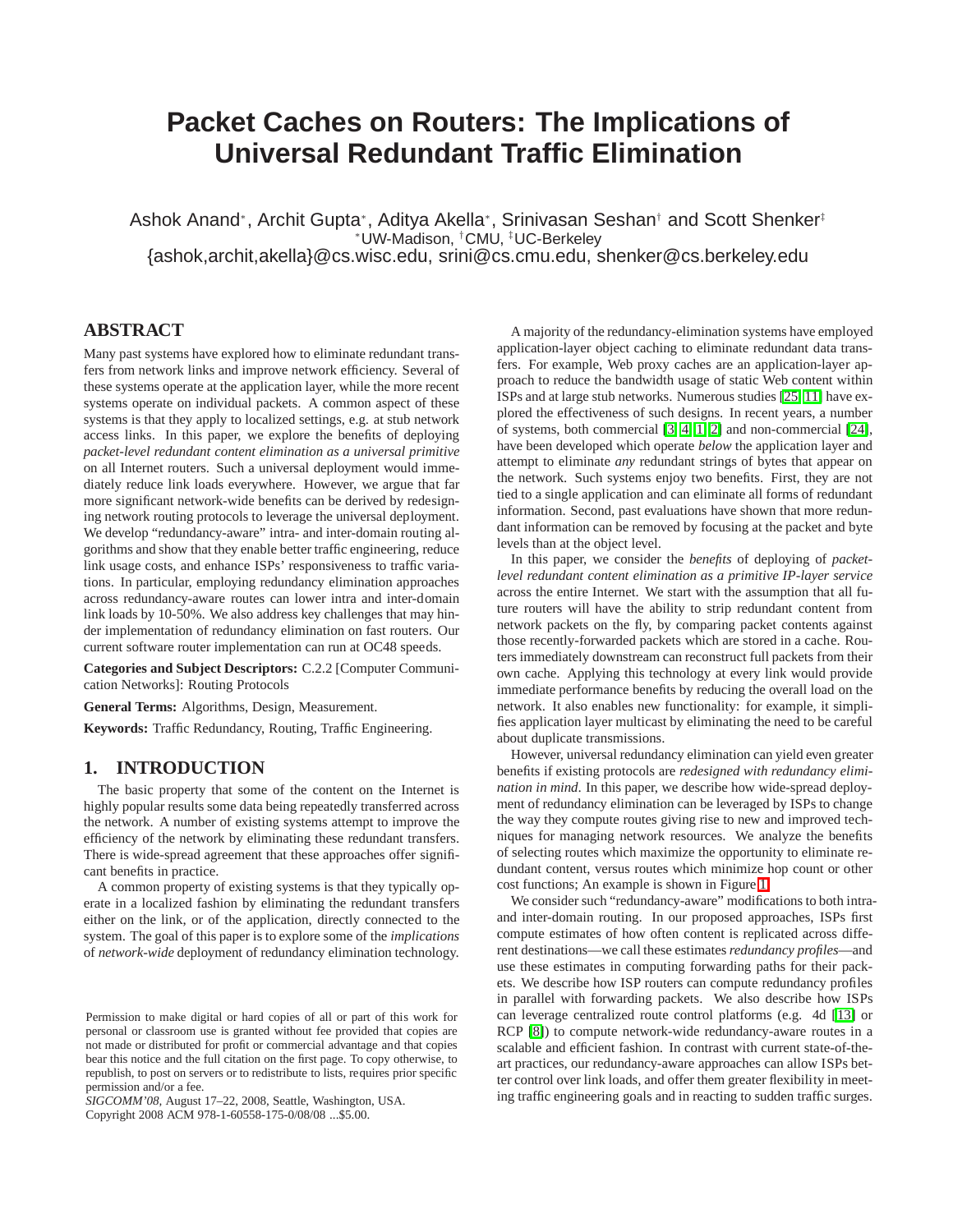

<span id="page-1-0"></span>**Figure 1: In (a), we show shortest path routing where the network carriers 18 packets in all). In (b), redundant packet elimination is employed on the shortest paths resulting in 12 packets total, or a 33% reduction. In (c), we use redundancy-aware routes which minimize the total number of packets carried by the network resulting in 10 packets total, or a 44% reduction.**

We have evaluated the full range benefits arising from a universal deployment of redundancy elimination, and from using our redundancy-aware route selection algorithms. Our evaluations use Rocketfuel topologies and workloads from full packet traces collected at a large US university as well as synthetic traffic models derived from the traces. When traditional shortest path routing is used, we find that applying redundancy elimination on all network links brings down the network-wide utilization by 10-50%. In contrast, when redundancy-aware routing is employed, we find that the network-wide utilization is reduced by a *further* 10-25%. We also study the effect of staleness of redundancy profiles on route quality. We find that the benefits from redundancy-aware routing are significant even when traffic patterns change unexpectedly and the route computation is unable to react to the change (as might happen during flash-crowd events). Overall, we find that a wide-spread deployment of redundancy elimination can be leveraged to obtain very significant network-wide benefits. These benefits can quickly than offset the initial high cost of deployment.

We also consider some key challenges that may hinder the deployment of packet-level redundancy elimination in today's highspeed routers. Starting from the algorithm in [\[24\]](#page-11-6), we make key enhancements to the design of packet caches and to cache lookup algorithms in order to reduce both the total amount of storage required and the number of memory accesses incurred per packet. We have implemented these improvements in Click [\[18\]](#page-11-9). Our simplistic implementation offers a throughput of 1Gbps in software on a 1.8GHz Linux box. We argue that, with better hardware support, the throughput of the software implementation can easily exceed 2.5Gbps. Even higher throughputs can be attained in hardware.

This paper is structured as follows. In Section [2,](#page-1-1) we discuss a prior approach for packet-level redundancy elimination and outline the issues we consider in this paper. In Sections [3](#page-2-0) and [4,](#page-4-0) we present redundancy-aware intra- and inter-domain routing, respectively. In Section [5,](#page-5-0) we present a measurement study of key properties of redundant content observed in real packet traces. In Section [6,](#page-5-1) we evaluate the benefits of universal redundancy elimination and redundancy-aware routing. In Section [7,](#page-9-0) we present our software router implementation of packet-level redundancy elimination. We discuss related work in Section [8](#page-11-10) and conclude in Section [9.](#page-11-11)

## <span id="page-1-1"></span>**2. BACKGROUND**

In this section, we present a brief outline of a popular mechanism for packet-level redundancy elimination, and review current practices in routing and traffic engineering. We then discuss the challenges in updating routing to leverage a universal deployment of redundancy elimination. We end with a preliminary empirical study which points to the likely benefits of modifying routing in this way.



**Figure 2: Packet-level redundancy detection.**

#### <span id="page-1-3"></span><span id="page-1-2"></span>**2.1 Algorithm for Redundancy Elimination**

We describe a fast algorithm for identifying chunks of redundant content across packets. This algorithm has been employed in various forms in the past, e.g., for detecting duplicates in a file system [\[16,](#page-11-12) [19\]](#page-11-13) and for detecting worms [\[22\]](#page-11-14). The algorithm we discuss here was first conceived by Spring et. al [\[24\]](#page-11-6) who applied it to remove redundant content from access links. Their approach operates at access routers, as packets enter or leave a stub network.

For every packet going in a particular direction, the algorithm computes a set of *fingerprints* by applying a hash function to each 64 byte sub-string of the packet's payload. This choice of sub-string size offers good performance in practice [\[24\]](#page-11-6). Thus, for an S-byte packet ( $S \ge 64$ ), a total of  $S - 63$  fingerprints are obtained. Rather than use an MD5 hash, the algorithm uses a sliding hash function called Rabin fingerprint [\[20\]](#page-11-15), which significantly cuts down the hash computation time per packet [\[24\]](#page-11-6). A subset of these fingerprints are selected at random per packet as its *representative fingerprints*.

Representative fingerprints of all the packets observed over some past interval of time are stored in a *fingerprint store* at the router. The packet payloads are stored in a *packet store*. Pointers are stored from each fingerprint to the corresponding packet (Figure [2\)](#page-1-2).

After computing representative fingerprints for an arriving packet, each fingerprint is checked against the fingerprint store to check if the fingerprint already exists there. If a match is found, this means that the incoming packet has a 64 byte sub-string that matches with an in-cache packet. The matching packet is retrieved and the 64B match region is expanded left and right to obtain the region of overlap between the two packets. The new packet is inserted into the packet store, and the mapping in the fingerprint store is updated so that the matching fingerprint points to the new packet. The remaining representative fingerprints of the arriving packet are also inserted into the fingerprint store. In some situations, more than one representative fingerprint of the incoming packet can observe a match; this means that different regions of the arriving packet have matched with distinct regions of one or more cached packets.

Each match region is removed from the incoming packet and replaced with a *shim* which *encodes* the redundant content in the packet. The shim provides the fingerprint which caused the match, and byte range for the matching in-cache packet. The shim can be used by a downstream router to reconstruct the packet from its own local cache. It is assumed that that the cache on the downstream router is consistent with the upstream cache.

#### **2.2 Intra and Inter-domain Routing**

ISPs make *intra-domain* routing decisions on the basis of a packet's destination IP address. Since selecting static routes per destination (e.g., always using paths with small hop counts) could impact their ability to control the load on network links, many ISPs employ traffic engineering (TE) techniques. These involve estimating expected volume of traffic between different locations (PoPs) in a network [\[17\]](#page-11-16) and computing routes so as to spread load evenly across network links. Although ISPs are known to overprovision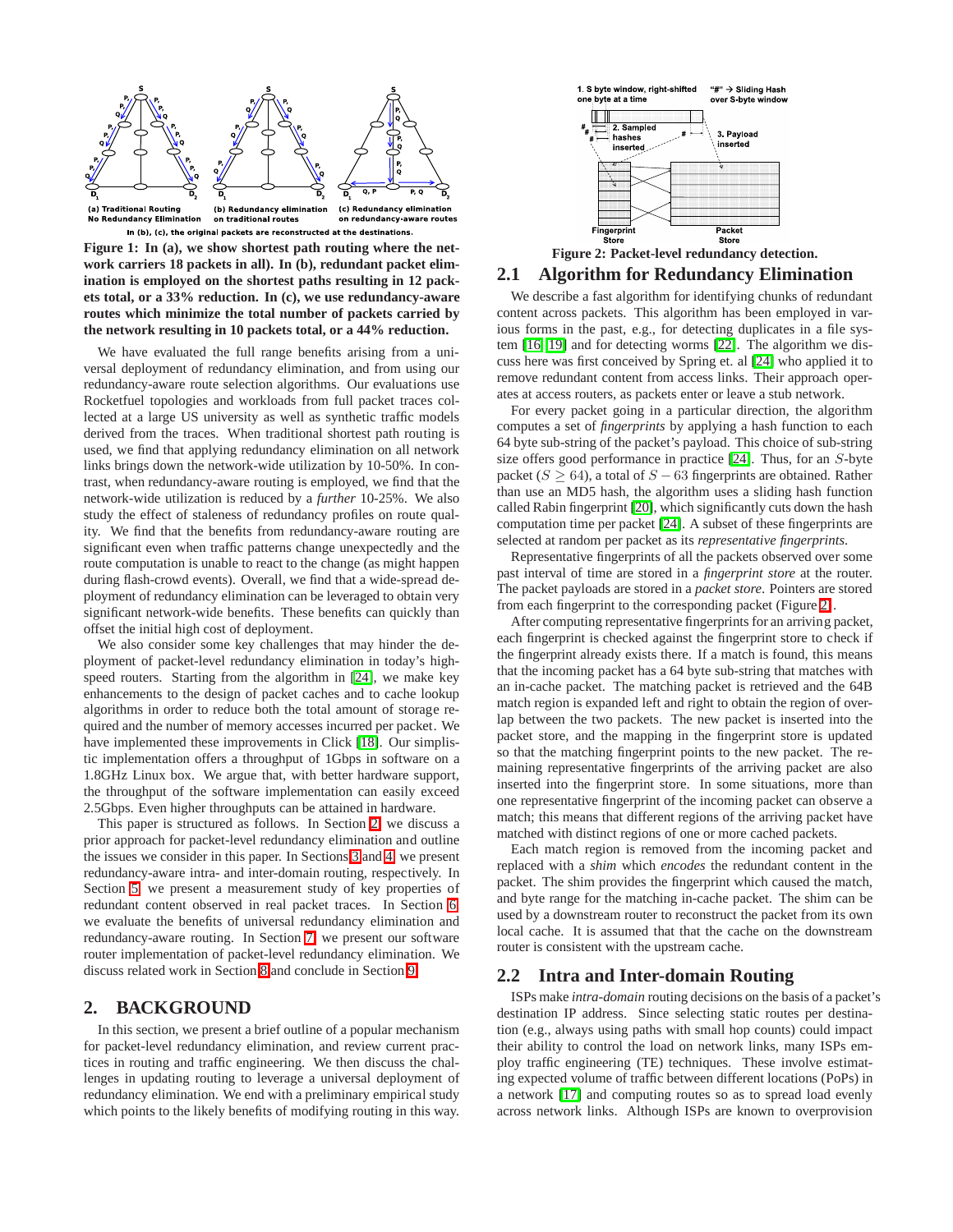their links, traffic engineering is crucial to manage resources in the face of traffic variations.

When *selecting inter-domain* routes, ISPs attempt both to reduce usage costs of expensive inter-domain links and to minimize the impact of inter-domain traffic on intra-domain links. Typically, ISPs statically select the most cost-effective AS as the next hop for a destination. Packets are sent to the next hop either along the earlyexit route or, in some cases, along an exit point that is chosen based on mutual agreements with the neighbor.

Meeting network-wide traffic engineering objectives effectively is very challenging today (in part because of the difficulty in predicting traffic volumes accurately). In particular, current intra-domain routing and TE practices cannot easily adjust to variations in traffic volumes. The variations could cause the load on intra-domain links to increase beyond acceptable limits. Similarly, the load on expensive and congested inter-domain links can increase significantly as well. In both cases, this could lead to a violation of TE objectives and of service level agreements (SLAs) with neighboring networks.

Applying redundancy elimination on network links improves the effective utilization of the links and provides ISPs greater flexibility in meeting their network-wide objectives. The flexibility is further enhanced when routing and traffic engineering are modified to leverage link-level redundancy elimination.

## **2.3 Toward Redundancy-Aware Routing**

We assume that redundancy elimination approaches such as the one described in Section [2.1](#page-1-3) are applied on input and output port of Internet routers in a hop-by-hop manner. An *upstream* router *removes* redundant content as a packet *leaves* it, while the router immediately *downstream reconstructs* the packet as soon as it *arrives* (assuming the packet has redundant content). All routers cache packets that they have forwarded or received over a fixed short interval of time (e.g., 10s). Upstream and downstream packet caches should be the same size and the routers must employ the same hash functions and random seeds to ensure consistency.

To leverage a universal deployment of redundancy elimination and improve network-wide utilization, ISPs must change the way routes are computed today, as well as how routers act on packets.

In particular, ISPs must perform three key tasks: (1) ISPs must first track how packet content is replicated across different points in their network; We call this information the "Traffic Redundancy Profile"; (2) Based on the network-wide profile, ISPs must then construct intra and inter-domain forwarding paths which maximize the likelihood of duplicate data traversing the same network links and, at the same time, allow ISPs to meet their network-wide objectives; We call this "Redundancy-Aware Route Computation". And, (3) Router-level redundancy elimination techniques must operate on every packet at every router along network paths.

Our goal is to systematically understand how ISPs may implement these tasks, and show that ISPs can obtain *significant benefits* in terms of controlling the loads on their links, being able to meet their TE objectives satisfactorily, being better prepared for sudden traffic variations, and reducing usage costs and congestion on interdomain links. Next, we discuss initial measurements which point to the potential benefits of employing redundancy-aware routes.

**Preliminary Study.** We conducted a preliminary measurement study where we tracked packets originating from a high volume /24 prefix owned by a large US university (the packets are headed for the commercial Internet). Traffic from the university enters its primary ISP at Chicago. We analyzed this traffic using the algorithm in Section [2.1](#page-1-3) and found that 45% of the packet contents were duplicated for a 150s traffic snapshot using a packet store that could hold all packets in the snapshot; that is, the ratio of the total size of the matched regions in all packets to the total size of all packets was 0.45. Further, we dissected the /24 traffic leaving the primary ISP's network from its New York, Washington DC and Boston PoPs. About 22% of the packet contents leaving New York were duplicated in the 150s snapshot. The fraction was 18% for DC and 2% for Boston. Also, the shortest paths from Chicago (close to where the university is located) to these cities were non-overlapping. Thus, simply employing redundancy elimination techniques in a hop-byhop manner can yield savings of 2-22% (when only considering the bytes due to the /24) on the intra-domain links of the primary ISP.

Interestingly, 10% and 9% of the contents of packets going to New York also appeared in packets going to Boston and Washington DC. Thus, if packets to Boston and Washington DC are routed via New York (this does not cause significant path inflation) and then redundancy elimination applied, the overall utilization of the network links can be brought down even further.

## <span id="page-2-0"></span>**3. INTRA-DOMAIN ROUTING**

In this section, we present our redundancy-aware intra-domain routing approach which can help ISPs manage link loads more effectively and reduce overall network utilization. As mentioned earlier, the ISP gathers information on how content is duplicated within its network over a certain interval of time, and construct routes which maximize the potential for redundancy elimination. We assume that all ISP routers employ redundancy elimination.

To begin with, we assume that the ISP has perfect and timely knowledge of the prevailing patterns of redundancy in its network and that it can configure redundancy-aware paths within the network in a negligible amount of time. We also assume that packets are duplicated in full, if at all. We start with a simple setting where we consider packets originate from a single PoP in an ISP. We extend this to a network-wide setting and construct redundancy-aware intra-domain routes between all pairs of PoPs in the ISP.

Following this, we discuss practical issues in redundancy-aware intra-domain routing, such as fast approaches for estimating the redundancy patterns, accounting for partial replication of content across packets, and computing redundancy-aware routes.

## <span id="page-2-1"></span>**3.1 A Single PoP**

We use the following abstract model to develop our approach. We represent the ISP using a graph  $G = (V, E)$ . We focus on traffic originating from a single ISP PoP, denoted by  $S \in V$ ). We refer to S as the *source* or *ingress*. Nodes  $D_1, D_2, \ldots, D_m \in V$  denote the *egress PoPs* or *destinations* through which traffic originating at S exits the ISP. Other vertices in V represent ISP backbone routers.

We now model duplicated packets within the traffic originating from S. Suppose that N distinct packets  $\{P_1, P_2, \ldots, P_N\}$  originate at  $S$  over a certain time duration  $T$ . All other packet originating at  $S$  in this interval are duplicates of the  $N$  distinct packets. Each distinct packet  $P_i$  can have one or more "copies". We use the term "copy" in a loose sense: specifically, we consider the original distinct packet to be the first copy. Some copies of the distinct packet  $P_i$  may all be destined for the same destination  $D_i$ , while other copies may be headed for other destinations.

We assume that the ISP has all information regarding destinations of the different packet copies. Specifically, the ISP has a list of constants  $cpy_{i,j}$  defined so that  $cpy_{i,j} = 1$  if a copy of distinct packet  $P_i$  is destined for egress  $D_i$ . For instance, say that distinct packet  $P_1$  originating at S has four copies overall, two of which are destined for PoP  $D_1$  and one each for PoPs  $D_3, D_5$ . Then,  $cpy_{1,1} =$  $cpy_{1,3} = cpy_{1,5} = 1$ , and  $cpy_{1,j} = 0$  for all other destinations  $D_j$ .

We call this list of cpy's the *redundancy profile* for the traffic originating from  $S$  in the time interval  $T$ . In practice, an ISP can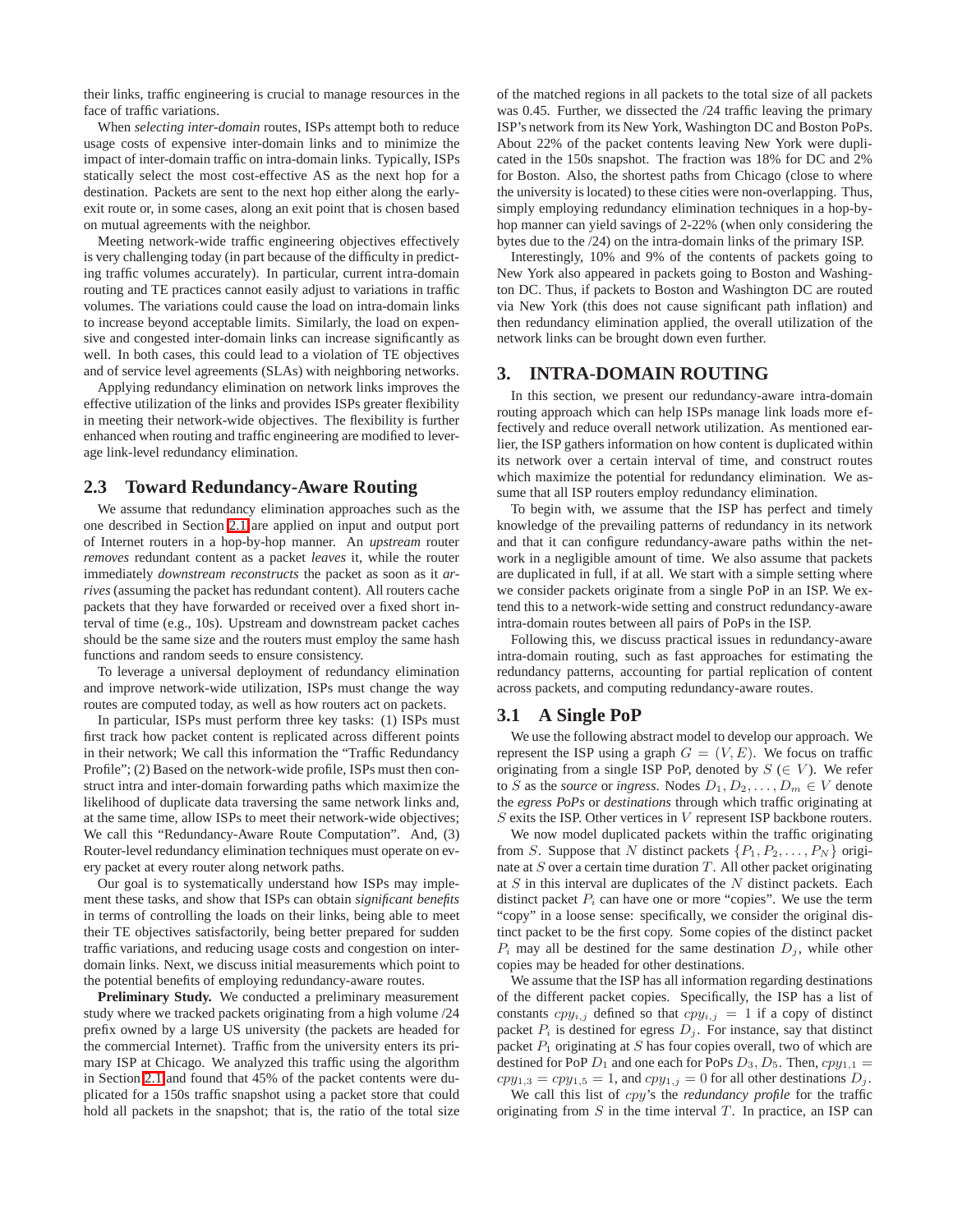compute the profiles as packets enter its network (Section [3.3.2\)](#page-4-1). Next, we show how the ISP can use the redundancy profile to compute redundancy-aware routes from  $S$  to the different  $D_i$ s. We first define a few variables which we employ in explaining our approach.

We refer to the traffic going from  $S$  to a particular destination within the time interval  $T$  as a single *flow*. For each flow  $j$  (i.e., the traffic to destination  $D_i$ ), we define variables  $rte_{i,e}$  such that  $rte_{j,e} = 1$  if the redundancy-aware route from S to  $D_j$  goes through edge e, and  $rte_{i,e} = 0$  otherwise. Binary values for  $rte_{i,e}$  ensure that all traffic between  $S$  and  $D_i$  is routed along one path.

We use a variable  $FP_{i,e}$  for an edge e and distinct packet  $P_i$  to denote the *footprint* of the copies of  $P_i$  on edge  $e$ . The footprint is the amount of resources consumed on edge  $e$  when the copies of  $P_i$  are routed toward their respective destinations using redundancy-aware routes and all routers perform redundancy elimination. For instance, if none of the copies of  $P_i$  is routed over  $e$ , then the footprint due to  $P_i$  and its copies on edge e is zero, i.e.,  $FP_{i,e} = 0$ . If multiple copies of  $P_i$  are routed over the edge  $e$ , then effectively only one copy goes through e because the remaining copies are eliminated as being redundant. In this case, the footprint of the copies of  $P_i$  on the edge e is a function of the size of the distinct packet  $P_i$ . In this paper, we pick the footprint function to equal the size of the packet  $P_i$ multiplied by the latency of the link e, or  $FP_{i,e} = \text{lat}_e \times |P_i|$ . The intuition behind choosing this function is that a packet consumes more network resources overall when it traverses high latency links and/or when the packet size is large. Other functions reflecting network usage can also be considered.

The ISP's objective in computing redundancy-aware routes is to compute the rte variables such that *total footprint summed over all network edges is minimized*. In order words, the goal is to compute routes from S which minimize the total network resources consumed by traffic originating at  $S$  within the interval  $T$  when all routers perform redundancy elimination.

We formulate the ISP's objective as the output of a *Linear Program (LP)*. We first describe the *constraints* for the LP, followed by the *optimization objective*. We have the following constraints per distinct packet  $P_i$ , based on the definition of the footprint function:

$$
\forall j, FP_{i,e} \geq late \times cpy_{i,j} \times rte_{j,e} \times |P_i|
$$

Since the footprint  $FP_{i,e}$  cannot exceed resources consumed when routing a single copy of  $P_i$  on e, we have,  $FP_{i,e} \leq |P_i| \times lat_e$ .

Next, we set up flow conservation constraints for nodes in  $V$ . For backbones routers v, we have:  $\forall j, \sum_{e \in \delta^+(v)} r t e_{j,e} = \sum_{e \in \delta^-(v)}$ *rte<sub>j,e</sub>*, where,  $\delta^+$  indicates flow entering node v, and  $\delta^-$  indicates flow leaving node v. For source S and destinations  $D_j$ , we have:

$$
\forall j, \quad \sum_{e \in \delta^-(S)} rte_{j,e} - \sum_{e \in \delta^+(S)} rte_{j,e} = 1
$$
  

$$
\forall j, \quad \sum_{e \in \delta^+(D_j)} rte_{j,e} - \sum_{e \in \delta^-(D_j)} rte_{j,e} = 1
$$

Finally, we require a set of constraints to ensure that link capacities are obeyed. Suppose edge  $e$  cannot carry more than  $Cap_e$  packets within the interval  $T (Cap_e$  can be derived from e's raw capacity). Then, we require:  $\forall e, \frac{1}{\ln t_e} \sum_n FP_{n,e} \leq Cap_e$ . We use a normalizing factor  $\frac{1}{\ln t_e}$  to obtain the total size of packets carried by *e*.

The objective of the LP is to lower the *total network footprint* subject to the above constraints, or Minimize  $\sum_{e} \sum_{i} FP_{i,e}$ .

We allow fractional values for the variables  $rte$  in the solution for the above LP. Fractional values indicate how traffic may split across different possible paths between S and a destination.

## **3.2 Multiple Ingresses, Traffic Engineering**

We extend the above approach for computing redundancy-aware routes to a network-wide setting. The goal is to use redundancyawareness to help ISPs meet their traffic engineering goals more effectively. Our network-wide approach tries to always obtain better network-wide guarantees than existing TE approaches, such as OSPF-based weight tuning [\[6\]](#page-11-17). We illustrate our approach using the "Maximum load" objective, wherein the ISP employs traffic engineering to minimize the maximum link utilization in its network. Traffic can originate at any network PoP.

To explain our approach, we introduce a per-ingress parameter  $cpy_{P_{n,i},D_j}$  which is 1 if a copy of distinct packet  $P_{n,i}$  is destined for  $D_j$ .  $P_{n,i}$  denotes the  $i^{th}$  distinct packet originating from ingress  $S_n$  within an interval T. Similarly we extend the link footprint variable to capture the contribution of packets originating from different ingresses to a particular link e; we denote this as  $FP_{P_{n,i},e}$ . In a similar fashion, we define variables  $rte_{S_n,j,e}$  which identify if the flow between  $S_n$  and  $D_j$  flows through edge e. We assume that packets originating from different ingresses have no content in common. (We omit several details for brevity.)

As with the single ingress case, we first formulate a network-wide LP where the objective of the ISP is to lower the network footprint due to traffic originating from all PoPs, or Minimize  $\sum_{e} \sum_{i} \sum_{n}$  $FP_{P_{n,i},e}$ . Next, we place link capacity constraints and incorporate the "Max Load" objective as follows: Suppose that, based on the measured network traffic matrix, the ISP estimates that traditional traffic engineering approaches (e.g. OSPF-based approaches [\[6,](#page-11-17) [12\]](#page-11-18)) can bound the link loads by a factor  $\alpha < 1$ . ISPs today try to maintain  $\alpha \approx 0.5$ . Given this, we normalize each link's capacity  $Cap_e$  using  $Cap_e \leftarrow Cap'_e = \alpha Cap_e$  and minimize the networkwide footprint subject to the following new capacity constraints:

$$
\forall e, \frac{1}{lat_e} \sum_i \sum_n FP_{P_{n,i,e}} \leq Cap'_e
$$

The solution to this LP is the set of  $rte_{S_n,j,e}$  variables. Due to normalization of capacities and our objective of minimizing network footprint, the maximum link load due to this solution is at least as good as, if not much better, compared to traditional TE approaches.

# **3.3 Centralized Route Computation and Practical Issues**

Our redundancy-aware approaches can be applied by an ISP alongside centralized routing platforms such as RCP [\[8\]](#page-11-8) and 4D [\[13\]](#page-11-7). At regular N minute intervals, border routers in the ISP can compute the redundancy profiles (i.e. the constants  $cpy_{P_{n,i},D_j}$ ) for packets observed during the first  $T$  seconds of the interval, and transmit the profiles to a logically central route control platform. We discuss how to track the redundancy profiles, especially when packet contents may not be duplicated in full, towards the end of this section.

The controller formulates the network-wide Linear Program and computes the routes (i.e. the  $rte_{S_n,j,e}$  variables). The computed routes are configured on routers and used for rest of the N minutes.

In addition to the periodic updates, border routers could also track the redundancy profiles on a minute-by-minute basis and inform the route controllers of significant changes in the traffic redundancy patterns. This allows the controller to respond better to sudden traffic surges and changes in redundancy profiles.

#### *3.3.1 Scalability*

The input to the network-wide Linear Program includes the constants for the redundancy profiles. The input size thus grows linearly in number of distinct packets observed during the interval T. The size can be prohibitively large if millions of distinct packets appear in a short time. The amount of data to be transmitted to the central route controller will be high, resulting in excessive control overhead. Also, existing LP solvers cannot handle large input sizes.

We employ two simplifications to address the scalability issues.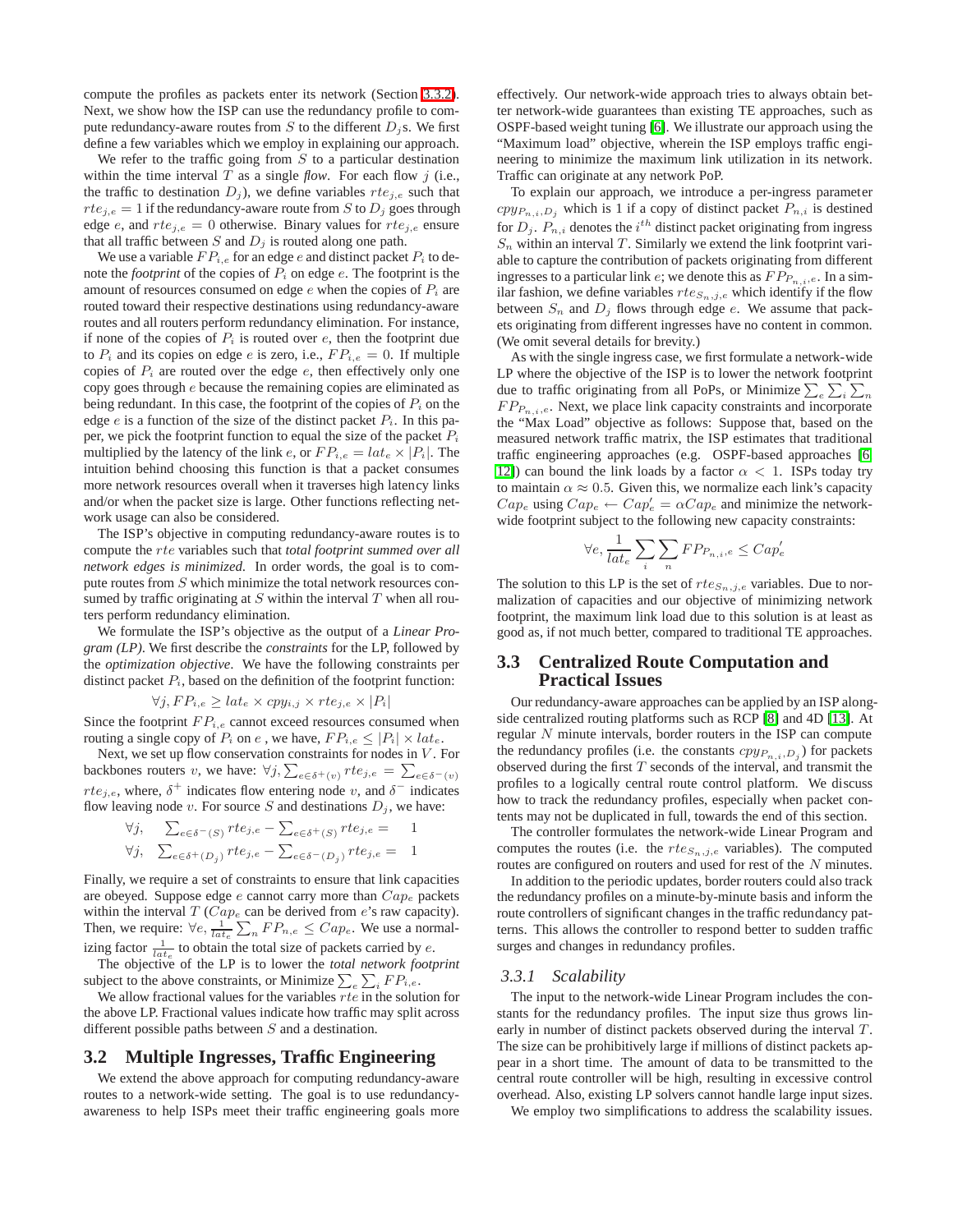Based on an empirical study of real traces, we observed that content at an ingress PoP is rarely duplicated across ≥ 3 destination PoPs (Section [5\)](#page-5-0). Thus, we only consider content duplicated across 2 destinations and ignore duplication across > 2 destinations.

We make another simplification to improve the scalability. We "combine" the redundant content in packets going to an identical set of destinations into a larger *aggregated packet*; copies of the aggregated packet are considered to be destined for the same set of destinations as the individual packets. For example, suppose that distinct packets  $P_1, \ldots, P_l$  all have two copies, with one copy going to destination  $D_1$  and another to  $D_2$  (all traffic is observed in a time  $\sum_{1}^{l} P_i$  which goes to destinations  $D_1$  and  $D_2$ . Thus, the aggregated interval T). We create an equivalent *single* aggregated packet of size packet captures the total overlap in the content going to  $D_1$  and  $D_2$ . This aggregation approach reduces the total number of *cpy* variables without changing the quality of the solution obtained for the LP the number of variables reduces from 2l to 2 in the above example.

With these two simplifications, the total number of variables for the entire network is now on the order of the square of number of PoPs in the network and the control overhead is thus much smaller. We refer to the redundancy profiles captured using aggregated packets in the above fashion as the *aggregated redundancy profiles*.

Next, we describe an approximate approach for computing the aggregated redundancy profiles at the ingress routers of an ISP network as packets stream into a network. We also address issues arising from content being partially replicated across network packets.

#### <span id="page-4-1"></span>*3.3.2 Computing Redundancy Profiles*

We discuss an extension to the algorithm in Section [2.1](#page-1-3) to compute the aggregated profiles in practice. The approach we describe is run constantly on each ingress router. Suppose an incoming packet P at an ingress router has a match with a single packet  $P_{cache}$  stored at the router, and that P and  $P_{cache}$  are headed for different destinations  $D_1$  and  $D_2$ . We count the size of the matching region |P ∩ Pcache| towards the total amount of content *common to destinations*  $D_1$  *and*  $D_2$ . If P and  $P_{cache}$  are both headed to the same destination, say  $D_1$ , then we count  $|P|+|P_{cache}|-|P \cap P_{cache}|$  towards content exchanged between the ingress and  $D_1$ ; in this manner, we approximately track the total amount of *unique content exchanged between the source and*  $D_1$ . If the incoming packet  $P$  has a match with more than one cached packet, say  $P_{1,cache}$  and  $P_{2,cache}$ , we count each match region *separately* towards the redundancy profiles; that is, we run the aforementioned tallying approach first for  $P$ and  $P_{1,cache}$ , and then for  $P$  and  $P_{2,cache}$ . We also track packets in the ingress router's packet store which observe no matches during the interval  $T$ . We group such packets by their destination and compute the total size of the packets in each group. This total is then added to the total volume of unique content exchanged between the ingress and the corresponding destination.

At the end of interval  $T$ , the ingress router gathers aggregated counts for: (1) the size of content shared between pairs of egresses, and (2) the volume of unique content exchanged with different egresses. This forms the aggregated redundancy profile for the ingress PoP, and is transmitted to the route controller. Note that we only focus on content that is duplicated across 2 destinations, if at all.

This approach clearly approximates the true redundancy profile as described in Section [3.1.](#page-2-1) However, our trace-based evaluation (Section [6\)](#page-5-1) shows that the inaccuracies in our approach do not significantly affect the quality of the routes we compute.

#### *3.3.3 MPLS Networks*

As mentioned before, we permit fractional solutions to the networkwide Linear Program. The fractional solution can be implemented

in MPLS-based networks by establishing the appropriate "traffic trunks", or label switched paths (LSPs), between ISP PoPs [\[9\]](#page-11-19). Care must be taken to construct LSPs and allot packets to them in a redundancy-aware manner. This is crucial in order to extract the maximum amount of redundant content from network traffic. Otherwise, packets may be alloted to LSPs in such a manner that redundant packets destined for different egresses are routed along LSPs which have very few network links in common.

While a thorough investigation of how to establish LSPs and allocate packets is beyond the scope of this work, we have developed a preliminary redundancy-aware heuristic which seems to offer satisfactory performance in practice. The details can be found in [\[5\]](#page-11-20).

# <span id="page-4-0"></span>**4. INTER-DOMAIN ROUTING**

In this section, we present redundancy-aware inter-domain routing which can help ISPs minimize the overall impact of inter-domain traffic on internal and peering links. We consider as "inter-domain" traffic the set of all packets traversing the ISP whose destinations are routable only through peers of the ISP. We consider two approaches: local and cooperative.

The *local* approach applies to an ISP selecting its next-hop ASes in BGP, as well as the particular exit point(s) into the chosen next hop. In this approach, an ISP aggregates its inter-domain traffic over a selected set of next hops and the corresponding exit points so as to aggregate potentially redundant traffic onto a small number of network links. Thus, the ISP can significantly reduce the impact that inter-domain traffic imposes on its internal and peering links. To compute routes in this manner, the ISP must track (1) the amount of redundant content that is common to different destination prefixes and (2) the route announcements from peers to the destinations.

The cooperative approach applies to ISPs which are willing to coordinate their inter-domain route selection decisions. In this approach, the ISPs compute routes which minimize the *overall* impact of inter-domain traffic across the internal links of all ISPs involved and the peering links between the ISPs. We explore the ideal benefits from cooperation and ignore important issues such as the need to maintain privacy of internal information.

#### <span id="page-4-2"></span>**4.1 Local Approach for an ISP**

The intra-domain approach, presented in Section [3,](#page-2-0) can be extended in a straight-forward manner to perform next hop-AS selection. This simply requires a change to the input network graph G and the overall objective of the ISP. Our approach described below focuses on inter-domain traffic originating at a particular PoP in an ISP and can be extended to all inter-domain traffic of the ISP. We present the high level ideas and omit the details for brevity.

The ISP's network footprint objective encompasses the footprint  $FP_{i,e}$  of both the internal edges of the ISP and its peering links. The input graph  $G = (V, E)$  is constructed as follows: the set V is composed of three subsets  $V_1, V_2$ , and  $V_3$  (Figure [3\)](#page-5-2).  $V_1$  is the set of all intra-domain routers or the PoPs of the ISP, including the ingress PoP  $S$  where the inter-domain traffic originates.  $V_3$  is the set of destination prefixes  $D_1, D_2, \ldots, D_m$ . These are the prefixes to which the inter-domain traffic from S must finally reach. We assume that the ISP computes aggregated redundancy profiles across the  $m$  destinations. To derive the ideal benefits of redundancy elimination, all possible destination ASes must be considered in the set  $V_3$ . However, in practice, it may suffice to focus on just the top few destination prefixes by volume. Finally, the set  $V_2$  is composed of "intermediate nodes" which model possible next hop ASes for each destination, as well as their peering locations with the ISP.

The set of edges,  $E$ , is composed of three subsets:  $E_1$ , the set of intra-domain edges,  $E_2$ , the full set of peering edges between the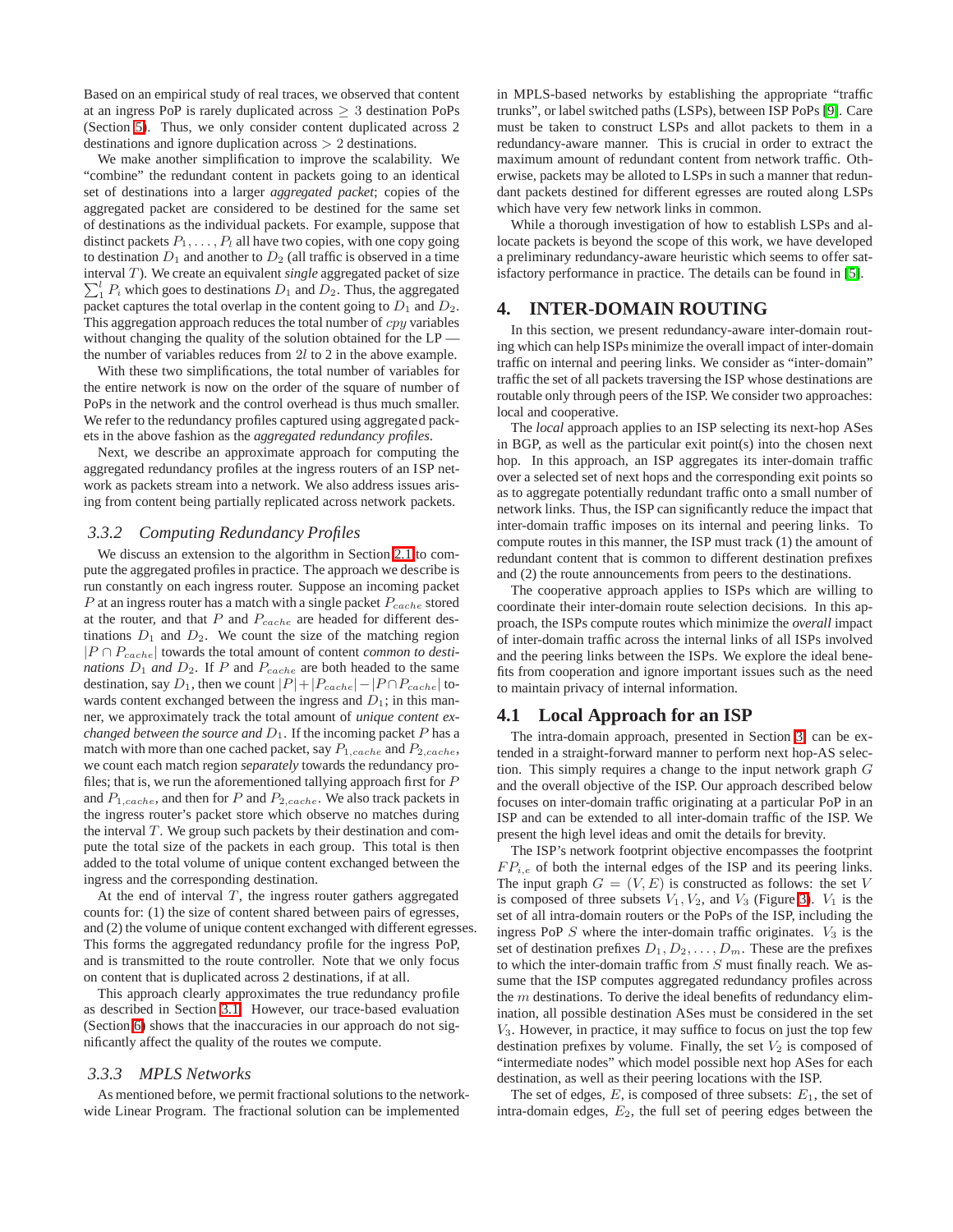

**Figure 3: Input graph for the local inter-domain approach.**

<span id="page-5-2"></span>ISP in question and each of its peers, and  $E_3$ , which are "intermediate edges" between nodes in  $V_2$  and  $V_3$ . We construct an intermediate edge between an intermediate node v and a destination  $D_i$  if the ISP corresponding to  $v$  has announced a route to  $D_j$ . We only include edges and vertices for a peer if the peer is among those who have a path with the smallest number of AS hops to the destination.

The rest of the inter-domain route selection approach is similar to the intra-domain case. Again, a centralized route controller may be employed to compute routes which minimize the footprint due to inter-domain traffic. The ingress router at  $S$  could compute the inter-domain redundancy profile using the approach in Section [3.3.2,](#page-4-1) and transfer the profile to the router controller. The output from the route controller is the next-hop AS and the internal route to the exit point into the next-hop for each destination prefix.

#### <span id="page-5-4"></span>**4.2 Cooperative Approach for Two ISPs**

For simplicity we consider the case where just two ISPs coordinate their inter-domain route selection. Our approach can be extended to multiple ISPs. Our approach works as follows: rather than compute inter-domain routes in isolation, each ISP tries to aggregate the redundant content in inter-domain traffic together with the redundant content in its intra-domain traffic, so as to bring down the overall utilization of all participating networks.

Thus, the key difference from the intra-domain routing formulation is that the input graph used by either ISP is the *union* of the topologies of the two networks and peering links. The inputs to an ISP's Linear Program are its intra-domain redundancy profiles *and* the inter-domain profile for traffic between ingresses in itself and egresses in the neighbor. The output of an ISP's formulation include its intra-domain routes and a list of exit points for traffic destined to egresses in the neighbor (and how to split inter-domain traffic across the exit points).

# <span id="page-5-0"></span>**5. MEASUREMENT RESULTS**

We present a brief study of key properties of content redundancy observed at the packet-level in real traces. We focus on the extent to which content is duplicated across two or more destinations. Our observations shed light on the potential for redundancy-aware routing. They also justify the key choices we have made in designing the approaches outlined in Sections [3](#page-2-0) and [4.](#page-4-0) We also leverage the observations to construct synthetic traces which we use extensively in Section [6.](#page-5-1) For brevity, we only focus on intra-domain settings.

**Traces.** We collected full packet traces at a large US university's access link to the commercial Internet. We collected multiple 150ssnapshots at the beginning of every hour starting at 10am and ending at 7pm on Jan 26, 2007. In addition, we also separately monitored the traffic originating from a high volume /24 prefix owned by the university, which hosted some of the most popular servers on campus (during the same time-period). The latter traces are likely to be representative of a moderate-sized data center.

**Extent of redundancy.** We used the approach outlined in Section [2](#page-1-1) to quantify packet-level content redundancy. In the case of Internet-bound traffic on the University access link, we found that



<span id="page-5-3"></span>(a) 64B chunks duplicated across multiple PoPs (b) Content shared between pairs of PoPs

#### **Figure 4: Duplication across multiple destination POPs**

the average redundancy percentage was 16% using 400MB packet store, meaning that the ratio of the total size of the matched regions in all packets to the total size of packets was 0.16. When we used a 2GB packet store, the average redundancy proportion increased to 20%. For traffic originating from the high-volume /24 prefix, the redundancy proportion was 50% on average with a 2GB packet store. These observations show that when redundancy elimination is applied in a localized fashion on individual access links, the utilization of the links can be reduced by 16-50%.

**Extent of duplication across destinations.** Our redundancyaware approaches are most effective when content is duplicated across multiple destinations. To examine the benefits of redundancy awareness, we emulate a scenario where traffic originating at our vantage points (i.e. the University access link and the /24 prefix) is routed across the internal network of a tier-1 ISP (SprintLink). For both cases, we assume that the traffic enters the ISP at its Chicago PoP. Using traceroute and undns [\[23\]](#page-11-21) we mapped the destination prefixes observed in traces to PoPs of the tier-1 ISP. We then examined how often content is duplicated across different ISP PoPs.

In Figure [4\(](#page-5-3)a), we show the number of different PoPs to which a distinct 64B chunk observed in a trace was destined to. We study a full University trace (redundancy proportion of 17%) and a trace of traffic from the high-volume /24 prefix (redundancy of 48%). In the former case, we note that for 97% of the chunks, either there were no duplicates or the duplicates went to the same PoP as the original. In 3% of the cases, the duplicate and original chunks were destined to 2 distinct PoPs. For the trace of the /24 prefix, we see more significant duplication across PoPs, with duplicates destined for 2 PoPs in nearly 10% of the cases. In general, very few chunks are duplicated across  $\geq$  3 PoPs in either set of traces. We examined several other traces and observed similar trends. This justifies our approach of focusing only on the amount of content duplicated across *pairs of destinations* when computing redundancy profiles.

Next, we examine whether content duplicated across a set of destinations amounts to a significant proportion of all traffic sent to the destinations. In Figure [4\(](#page-5-3)b), we show the total volume of traffic originating from the high-volume /24 prefix which is duplicated across a pair of destination PoPs, relative to the total volume of traffic from the /24 to the two PoPs. We see that the proportion of shared content varies significantly across different pairs of destination PoPs. In many cases, there is very little sharing of redundant content: the proportion of shared content is  $< 1\%$  for nearly 80% of the PoP pairs. For roughly 10% of PoP pairs, the extent of sharing is very significant, ranging between 5 and 15% of the total traffic. We studied other traces of the /24 prefix and observed a similar trend of a few PoP pairs sharing a significant amount of content. Furthermore, we also found signs of positive correlation between the total volume of traffic of the PoP pair and the extent of content shared (the results are omitted for brevity).

## <span id="page-5-1"></span>**6. EVALUATION**

In this section, we present results from an extensive study of the benefits of redundancy elimination both when applied to traditional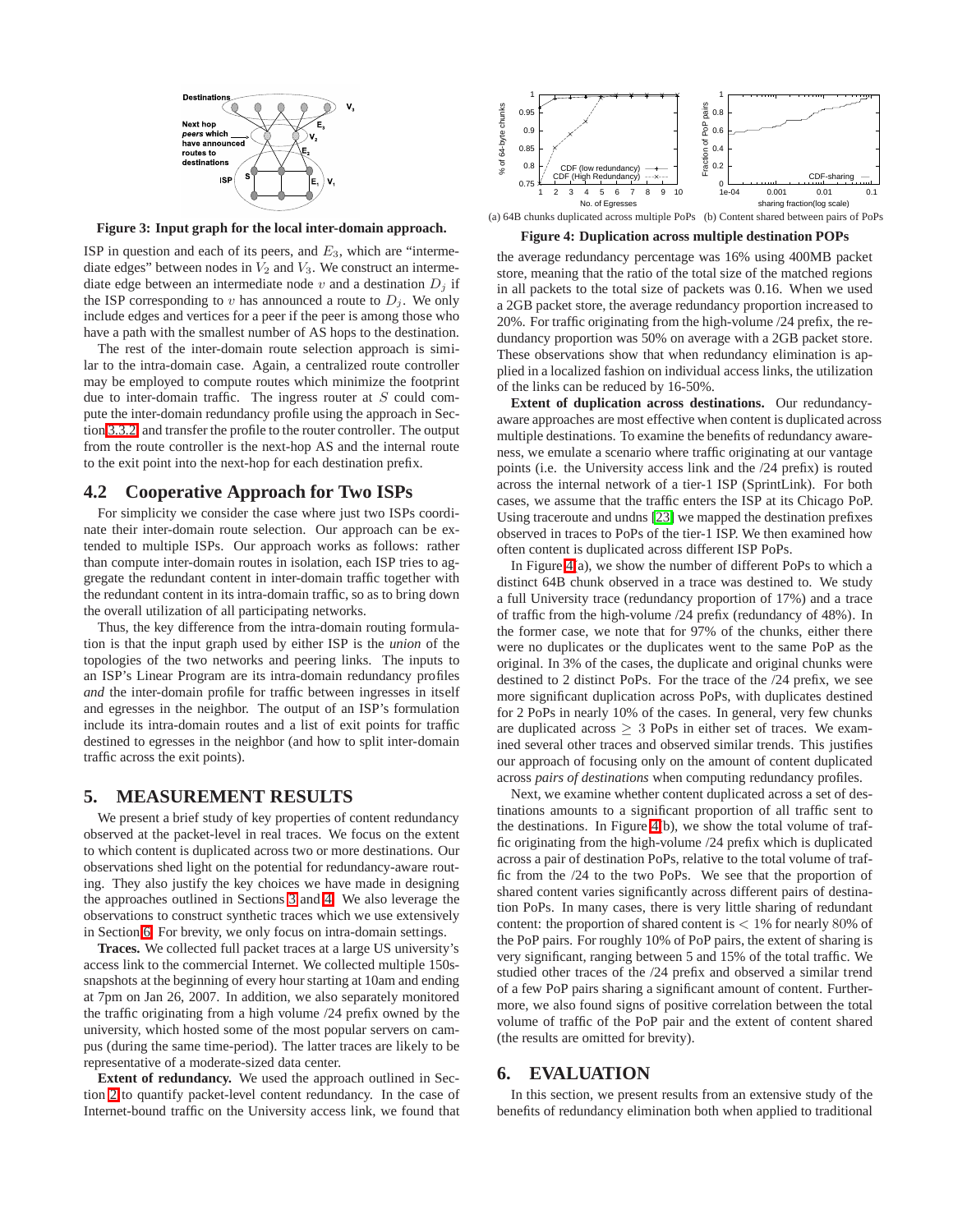routes and when applied along with redundancy-aware routes. We consider both intra and inter-domain settings. We also examine the impact of network topology on the benefits derived. Finally, we study the ability of redundancy elimination and redundancy-aware approaches to absorb sudden traffic surges.

Unless otherwise stated, our metric of comparison is the *network footprint* which reflects the aggregate utilization of an ISP's network resources. A significant reduction in network footprint implies that an ISP is able to better control the usage of its network resources and meet its traffic engineering goals in a more effective fashion.

We mostly focus on benefits in the *ideal* case, in that we assume networks have perfect information regarding the redundancy profiles and can compute redundancy-aware routes instantaneously. We do study the impact of practical limitations from staleness of redundancy profiles. Our evaluation is based both on the real packet traces (Section [5\)](#page-5-0), and synthetic traces which are described next.

Our study indicates that redundancy elimination and redundancyawareness can reduce network footprint to a very significant extent. Thus, the benefits of a universal deployment of redundancy elimination seem to easily offset the initial cost of deploying the mechanisms on multiple network routers.

**Generating Synthetic Traces.** Synthetic traces allow us to explore the relationship between various redundancy profiles and the overall benefits offered by our approaches. We construct synthetic traces based on key properties of real packet traces.

In what follows, we first outline how to generate a synthetic *intradomain* trace for traffic originating at a *single PoP* of an ISP's topology. This can be extended trivially to network-wide intra-domain traces, as well as to inter-domain traces.

Packets are of the same size in all synthetic traces. Each synthetic trace has three parameters:  $\rho_{overall} \in [0, 0.5]$  and  $\rho_{intra}, \rho_{inter} \in$ [0, 1]. These determine if there are duplicate packets, and whether the duplicate packets are all headed for the same destination.

To elaborate,  $\rho_{overall}$  is the total fraction of redundancy in the traffic; For instance, when  $\rho_{overall} = 0.5$ , only 50% of the packets are unique. In general, no packet has more than one duplicate in all our synthetic traces. Thus, we do not model duplication of content across 3 or more destinations. As our empirical study in the previous section showed, this approximation is unlikely to affect the representativeness of our synthetic trace-based analyses.

To construct the trace, we first create a large number of unique packets. Each packet has a duplicate with probability  $\frac{\rho_{overall}}{(1-\rho_{overall})}$ . If a packet has no duplicate (with probability  $\frac{(1-2\rho_{overall})}{(1-\rho_{overall})}$ ), we "send" the packet to a PoP in the ISP selected with a probability proportional to the population of the city represented by the PoP (this is based on the gravity model for network traffic volumes [\[21\]](#page-11-22)). If the packet has a duplicate, we create the duplicate, and with probability  $\rho_{intra}$ , we send the packet and its duplicate to the same destination, where the destination is selected according to the gravity model; thus,  $\rho_{intra}$  controls the number of packets which are duplicated between a pair of PoPs. With a probability  $\rho_{inter} = 1 - \rho_{intra}$ , we select two different destinations according to the gravity model, and send them a copy each; thus,  $\rho_{inter}$  controls the number of packets duplicated across two different destinations.

We assume that routers have sufficient memory to store *all* packets within a synthetic trace that are forwarded to them.

**Evaluation strategy.** Given a trace, synthetic or real, and a network topology, we compute aggregate redundancy profiles using the approach described in Sec [3.3.2.](#page-4-1) We compute routes according to the redundancy-aware algorithms of Sections [3](#page-2-0) and [4.](#page-4-0) We use realistic ISP topologies (with link latencies) from Rocketfuel [\[23\]](#page-11-21).

In all cases, we compare redundancy-aware routing algorithms,



<span id="page-6-0"></span>**Figure 5: Intra-domain, single-ingress (Seattle, WA) for ATT (AS7018). Link capacities are unlimited.**



**Figure 6: Impact of topology in the intra-domain setting.**

<span id="page-6-1"></span>denoted as "RA", and traditional shortest path routing with hopby-hop redundancy elimination, denoted as "SP-RE", against traditional routing without redundancy elimination, denoted as "SP".

#### **6.1 Benefits in the Intra-Domain Setting**

We first evaluate the benefits of redundancy-aware routing in an *uncapacitated* intra-domain setting with traffic from a *single ingress*.

**Synthetic traces.** First, we employ a variety of synthetic traces to examine the benefits. In Figure [5,](#page-6-0) we compare SP-RE and RA against SP for traffic originating from the Seattle PoP in the ATT network topology (AS7018). In Figure (a), we present the reduction in network footprint under a range of different inter- and intra-flow redundancy proportions (i.e.  $\rho_{inter}$  and  $\rho_{intra}$  values), but the overall redundancy fraction remains unchanged ( $\rho_{overall} = 0.5$ ). From Figure [5\(](#page-6-0)a), we note that the benefits of redundancy elimination in general are quite significant: the network footprint reduces 27-50% with RA and 6-50% with SP-RE.

We also note that RA offers substantial reduction in network footprint compared to SP-RE. In particular, when redundant content is duplicated across multiple destination PoPs (i.e., as  $\rho_{inter} \rightarrow 1$ ), RA is significantly better (27% reduction due to RA compared with 6% due to SP-RE). At the other extreme, when most duplicated packets travel between the same source-destination pair (i.e. as  $\rho_{intra} \rightarrow 1$ ), the benefits of RA relative SP-RE start to diminish, and RA eventually becomes identical to SP-RE.

In Figure [5\(](#page-6-0)b) we vary  $\rho_{overall}$  while keeping  $\rho_{inter} = 1$ . At a low fraction of the overall redundancy proportion ( $\rho_{overall} < 0.1$ ), RA and SP-RE are essentially indistinguishable. When  $\rho_{overall} \geq$ 0.2, we see that RA offers significant benefits compared to SP-RE: RA can reduce the network footprint but a further 6-20%.

These observations indicate that redundancy awareness generally offers substantial improvements in network utilization under a wide range of possible redundancy profiles, compared both to current routing and to simple redundancy elimination.

Next, we analyze the impact of topology on the benefits of redundancy awareness. In Figure [6\(](#page-6-1)a), we plot a distribution of the benefits due to RA and SP-RE as we change the ingress PoP in the ATT network. We set  $\rho_{overall} = 0.5$  and  $\rho_{inter} = 1$ . We see that the benefits from both RA and SP-RE vary with the ingress PoP, but, in general, RA offers significant improvements over SP-RE. While SP-RE alone can reduce the footprint by 2-22%, the benefits of RA are even better: between 6% and 27%.

In Figure [6\(](#page-6-1)b), we compare how the mean improvements in net-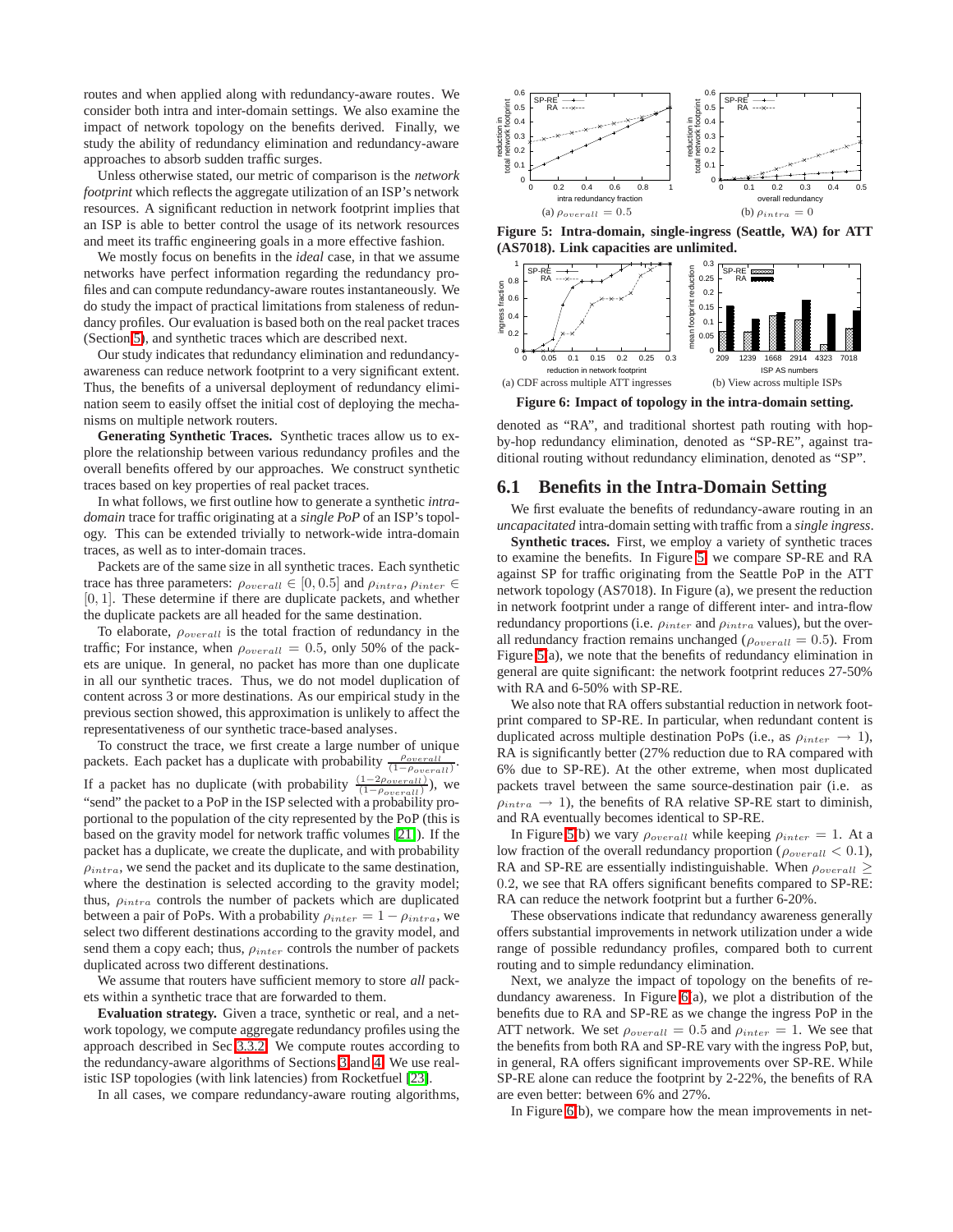



<span id="page-7-0"></span>work footprint vary across 6 different tier-1 ISP topologies, where the mean is computed over all PoPs in an ISP. We see that the mean improvement is between 2 and 12% for SP-RE and between 11% and 17% for RA. We note that in some situations, e.g., AS1668, which has a very sparse topology, the benefits from RA are marginal compared to SP-RE. For sparse networks, simple redundancy elimination is sufficient to bring down the network footprint.

**Real traces.** Next, we analyze the benefits of RA and SP-RE using real packet traces. We conduct our analysis over the network topology of SprintLink (AS1239). Our approach is to vary the origin PoP of the packet trace and study the benefits of RA and SP-RE assuming *all* packets in the trace are destined for SprintLink's customers. To model where the intra-domain traffic would exit Sprint-Link's network, we map the top 2500 destination prefixes in the traces to a US city using "undns" [\[23\]](#page-11-21) and traceroute. We then map the city to the nearest SprintLink PoP. We assume that each router has a 2GB packet store.

Our trace-based analysis is representative of a real-world application of redundancy elimination and redundancy aware routing. Using the traces, we first compute the redundancy profiles (Section [3.3.2\)](#page-4-1). Then, we compute redundancy-aware routes, route packets in the trace on the computed paths, and simulate redundancy elimination on each router (Section [2.1\)](#page-1-3).

In Figure  $7(a)$ , we show the distribution (CDF) of the improvement in network footprint when different PoPs in AS1239 are chosen as the ingress. Here, we use a trace of the high-volume /24 prefix, which had a redundancy proportion of nearly 50%. We see that both SP-RE and RA offer substantial reductions in network footprint. In particular, we note that the benefit from RA is  $> 40\%$ for roughly 10% of the ingresses. One of these ingresses was Seattle; RA aggregates traffic originating from Seattle and destined for NYC, Boston and Dallas (which receive 36% of traffic in total) together with destined for Chicago (which receives 40% of the traffic), and routes all traffic on the single Seattle-Chicago link.

We also conducted trace-based analysis of a full packet trace of the University access link (Figure [7\(](#page-7-0)b)). The aggregate redundancy proportion in this trace was 17%. We observe little difference between SP-RE and RA. This is because, as shown in Figure [4\(](#page-5-3)a), a very small fraction of the content in this case is duplicated across PoPs. We do note that redundancy elimination was generally very beneficial, resulting in 10-20% reduction in the network footprint.

**Benefits in intra-domain Traffic Engineering (TE).** Next, we show that redundancy elimination and redundancy-awareness can help an ISP better meet its network-wide TE goals. We use synthetic traces in this analysis. In contrast with the earlier study, we now impose capacity constraints on network links. In particular, given a Rocketfuel ISP topology, we annotate links with capacities chosen uniformly at random from {2.5, 10}Gbps.

We generate one synthetic trace per PoP in the ISP topology. For simplicity, the traffic from all PoPs has the same  $\rho_{overall}$  and  $\rho_{inter}$ . However, each trace differs in the aggregate traffic volume, which is chosen to be proportional to the population of the PoP's location.

Given the traffic proportions, we compute (redundancy-*agnostic*) routes which minimize the maximum link utilization in the network.



<span id="page-7-1"></span>**Figure 8: Traffic engineering with different redundancy profiles (ATT network). The baseline for comparison is SP-MaxLoad.**



<span id="page-7-2"></span>**Figure 9: A simulated flash crowd, where traffic from Chicago in ATT increases suddenly. The original redundancy profile was**  $\rho_{overall} = 0.2$  **and**  $\rho_{intra} = 0.5$ .

We refer to this approach as *SP-MaxLoad* (We abuse notation here: the inter-PoP paths may not be *shortest* in terms of latency). The aggregate volumes between PoPs in the network are then scaled up so that the maximum link utilization is 80%.

We first employ hop-by-hop redundancy elimination along the routes obtained above. In Figure [8,](#page-7-1) the bars labeled "SP-RE" show the resulting improvement in the maximum link utilization (again, we abuse notation here). We see that redundancy elimination can improve maximum link load when coupled with traditional traffic engineering: the improvement ranges between 1% when  $(\rho_{overall},$  $\rho_{inter}$  = (0.2, 1), and 25% when  $(\rho_{overall}, \rho_{inter})$  = (0.5, 0.5). The bars labeled "RA" show the benefits of employing redundancyaware routes. We note that the improvements in this case are very substantial: the maximum link load is 10%-37% lower. Such heavy reduction in the maximum link utilization is extremely valuable to ISPs because it creates additional capacity within the networks and allows them to meet service-level objectives more effectively.

**Sudden traffic variations.** We now examine how our approaches can mitigate the impact of sudden spikes in traffic load as might occur during flash crowd events. We use the same set-up as above for simulating the flash crowd: We start with a network-wide trace where we set  $\rho_{overall} = 0.2$  and  $\rho_{inter} = 0.5$  for traffic from all ingresses. The traffic volumes are such that the maximum link utilization due to SP-MaxLoad is 50%. Given this set-up, we compute redundancy-aware network routes.

We then make a sudden change - a factor of  $f$  increase overall - to the volume of traffic originating from an ingress picked at random. We also change the redundancy profile, i.e.  $\rho_{overall}$  and  $\rho_{inter}$ , of the traffic from the ingress. However, we *do not* recompute new redundancy-aware routes; instead, we study how routes which match the *stale* profiles perform.

In Figure [9,](#page-7-2) we show the results from two different flash crowd simulations. In both cases, we increase  $\rho_{overall}$  to 0.5.In the first case, the flash crowd causes a *higher* fraction of duplicate packets to be distributed *across multiple* destinations; in particular,  $\rho_{inter}$  increases from 0.5 to 0.75. The performance of the different schemes is shown in Figure [9\(](#page-7-2)a). We see that redundancy elimination, whether coupled with redundancy-awareness or not, offers clear benefits in terms of mitigating the impact of the sudden increase. When the traffic volume increases by  $f = 3.5X$ , the maximum link load due to SP-RE is 85% and that due to RA is 75%. Without any form of redundancy elimination (SP-MaxLoad), the maximum load is 95%.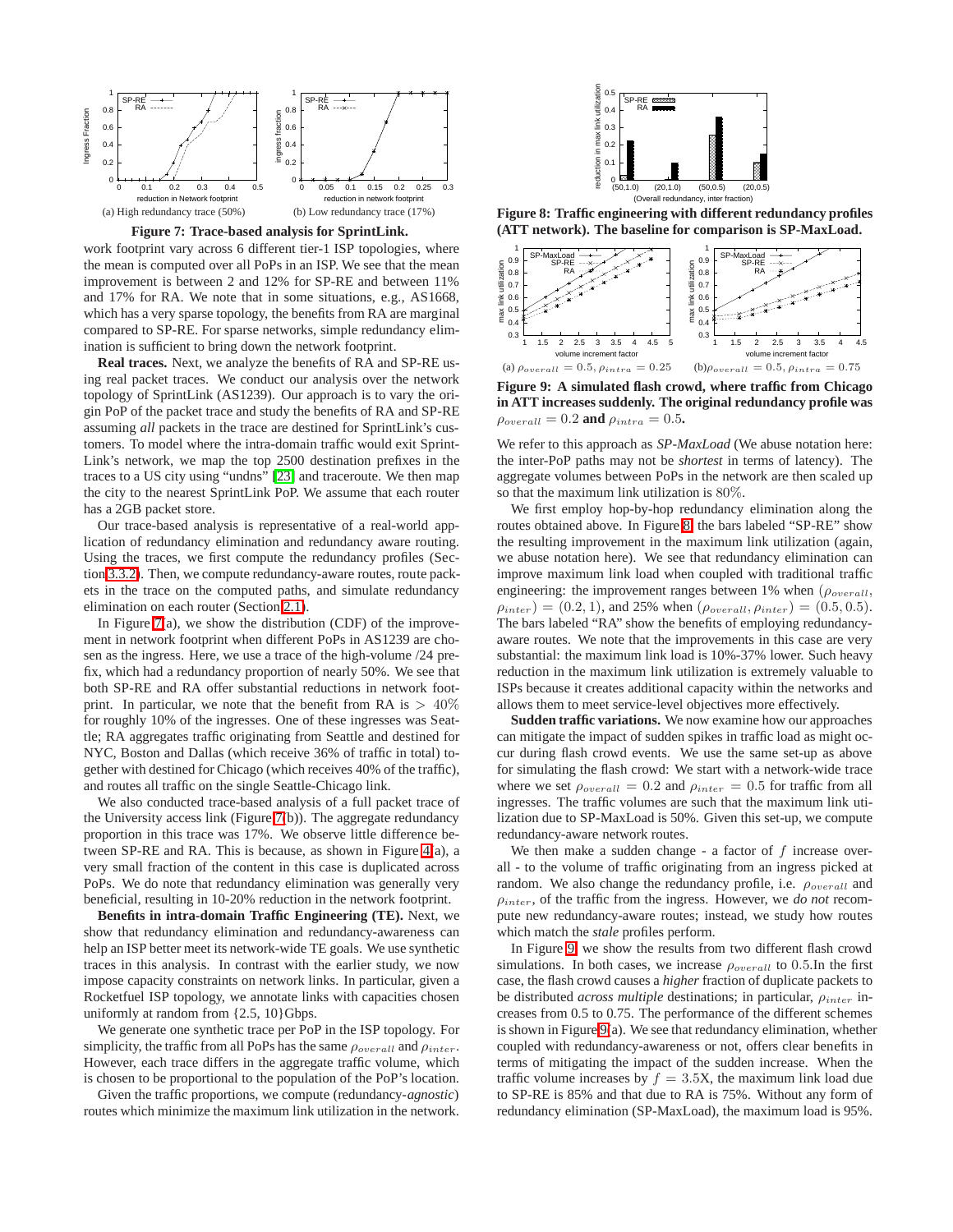<span id="page-8-0"></span>

<span id="page-8-1"></span>**Figure 11: Reduction in network footprint for the Inter-domain local approach in ATT's Network topology.**

We analyzed another flash crowd situation where a *smaller* fraction of bytes are duplicated across destinations compared to the baseline situation ( $\rho_{intra}$  increases from 0.5 to 0.75). The results in this case are shown in Figure [9\(](#page-7-2)b). We see that the benefits from redundancy elimination are much better than the first situation: the maximum link loads at  $f = 3.5X$  are brought down to 61% with RA and 68% with SP-RE. The difference between RA and SP-RE is small because most of the redundancy is confined to traffic within ingress-egress pairs, and thus redundancy-aware route construction is not highly beneficial compared to shortest-paths.

**Staleness of profiles.** We conduct a separate analysis of the impact of employing routes computed using stale redundancy profiles. We use real traces corresponding to the high volume /24 prefix in this analysis. We assume that the traffic in the trace originates at the Chicago PoP in the SprintLink Network (AS1239). We focus on SprintLink's intra-domain routes for this traffic. We compute routes that were optimal for the trace collected at a certain time, and evaluate the network footprint when using these routes for the traffic in 5 traces which were collected 10, 20,..., 50 minutes after the original trace. Figure [10](#page-8-0) shows the network footprints from employing the stale redundancy-aware routes (RA-Stale) to route the traffic in these 5 traces. We see that RA-Stale is very close to the optimal (wherein the redundancy-aware routes are computed using current profiles; denoted by RA), and significantly better than SP-RE. We repeated the analysis for traces collected at other times of the day and observed that RA-Stale always offered reasonable performance. We also changed the source PoP for the traffic to see if there were topology-related biases in our observations. However, the performance of RA-Stale was consistently good (See our technical report [\[5\]](#page-11-20) for full results). While a more thorough analysis of the impact of staleness is necessary, these observations seem to indicate that redundancy-aware routes computed at a certain time will continue to offer reasonable performance for few 10s of minutes.

## **6.2 Benefits in the Inter-domain Setting**

We now present a comparison of the benefits of redundancy aware routing, simple redundancy elimination, and traditional routing in the inter-domain context. We assume link capacities are unconstrained. We first consider an ISP's local approach for inter-domain traffic originating from a single PoP in the ISP. Our baseline for comparison is BGP-based choice of the next-hop AS, with early exit routing to the next-hop's peering location.

In Figure [11,](#page-8-1) we present the reduction in network footprint for the ATT network (AS7018). The footprint is computed over ATT's internal and peering links. We consider inter-domain traffic originating at a single ATT PoP. We use synthetic traces. The destination ASes for the inter-domain traffic are modeled along those observed in real traces: we identify the top 75 destination ASes by volume in the packet traces for which ATT only has peer-announced routes. We assume that the traffic volume to these destinations follows a Zipf distribution. We use Rocketfuel maps to obtain locations where ATT peers with its neighbors. We used ATT's public BGP tables to obtain the preferred next hop ASes for each destination AS.

For the results shown in Figure [11\(](#page-8-1)a) the traffic originates from the Chicago PoP in the ATT network. We first examine the curve labeled "SP-RE-PrefNeigh" which corresponds to ATT using *earlyexit* routing internally to reach the *BGP-preferred* next hop neighbor for a destination. Simple redundancy elimination is then employed on all network links. We note that even this simplistic application of redundancy elimination offers substantial reduction in network footprint, ranging between 4-50% for a trace where  $\rho_{overall} = 0.5$ .

We also study "RA-PrefNeigh", which corresponds to ATT routing via the *BGP-preferred* next hop neighbor, but using a peering location which is selected in a *redundancy-aware* manner. This is not shown in Figure [11\(](#page-8-1)a) since it offered very similar performance as SP-RE-PrefNeigh. The similarity arises because ATT is connected to most of its peers in Chicago, and the exit points chosen by RA-PrefNeigh are the same as that due to early exit routing.

Next we focus on the curve labeled "RA-RANeigh" where, in a departure from traditional BGP route selection, ATT makes a selection of *both* the *next hop* neighbor *and exit point* in a redundancyaware manner using the algorithm outlined in Section [4.1.](#page-4-2) We see that by making both choices in a redundancy aware fashion, ATT improves the load on its internal and peering links by 0-11% compared to redundancy-agnostic next hop AS selection (i.e. RA-Pref-Neigh, which is identical to SP-RE-PrefNeigh).

In Figure [11\(](#page-8-1)b) we plot the distribution of the reduction in network footprint as we vary the ingress PoP in the ATT network. We see that the benefits of redundancy awareness are very high: in some cases, RA-RANeigh reduces the network footprint by  $> 85\%$ .

Note that in contrast to traditional BGP routing, an ISP using RA-RANeigh may select a peer which has the nearest exit point as the preferred next hop for a destination. For example, say that peer  $A_1$  is ATT's BGP-preferred next hop for a destination prefix P and A1's closest exit point is 10ms away from the source PoP. Another peer  $A_2$  which has also announced route to  $P$  has an exit point which is just 5ms away. RA-RANeigh may prefer  $A_2$  over  $A_1$ because choosing lower latency internal paths helps RA-RANeigh reduce the overall network footprint significantly.

Next, we examine the benefits of an ISP choosing the next-hop AS using the following latency-driven approach: among all peers who have announced a route to a destination, pick the one with the nearest exit point. The key difference between this and RA-RANeigh is that the selection of the inter-domain route is not made in an explicit redundancy-aware manner. We analyze the performance of the above latency-based approach to inter-domain route selection and show the results using the curve labeled "SP-RE-Lat-Neigh" in Figure [11.](#page-8-1) Two key points emerge from comparing SP-RE-LatNeigh against RA-RANeigh: For nearly 20% of the ingresses, the performance of SP-RE-LatNeigh is close, if not identical, to RA-RANeigh; In these cases RA-RANeigh selects neighbors with nearest exit points as the next hops just like SP-RE-LatNeigh does.

For the remaining ingresses, however, selecting neighbors purely on the basis of the latency to the exit point seems to be quite suboptimal. Two factors contribute to the superiority of RA-RANeigh here: (1) First, selecting a peer with a *farther* away exit point as the preferred next hop for a destination may offer better opportu-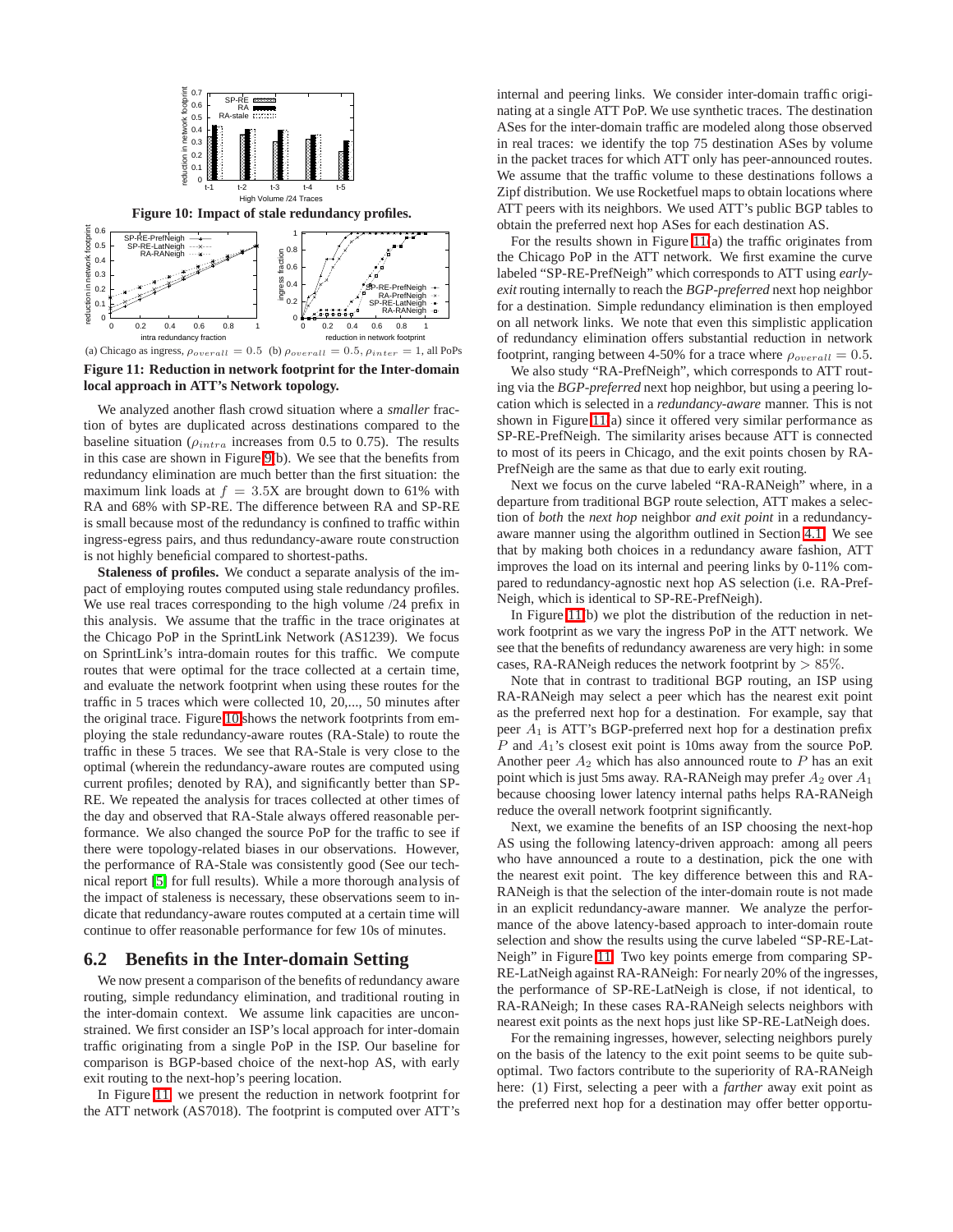<span id="page-9-1"></span>

<span id="page-9-2"></span>**Figure 13: Inter-domain routing, Cooperative approach between ATT and SprintLink networks.**

nities for aggregating redundant content. For instance, say a peer  $A_2$  has announced a route to some prefix  $P$  and has an exit point located 15ms away from the source PoP. Another peer  $A_1$  has also announced a route to  $P$ , and has a closer exit point located just 5ms away. Aggregating on the peering link to  $A_2$  all inter-domain traffic to prefix  $P$ , together with traffic to other prefixes for which only  $A_2$ has announced routes, can significantly reduce the overall network footprint. In contrast, simply using  $A_1$  to send traffic to P may not offer similar benefits. (2) Second, RA-RANeigh attempts to aggregate traffic to destinations which share redundant content onto the same peering links. In contrast, SP-LatNeigh may aggregate destinations across which content is seldom replicated.

**Trace-Based Analysis.** In Figure [12,](#page-9-1) we present the results from our evaluation of the inter-domain local approach using real packet traces. In Figure [12\(](#page-9-1)a), we present the results for the traffic traces from the high volume /24 prefix, where the overall redundancy proportion was 50%. We observe very significant reductions in network footprint from employing redundancy elimination, irrespective of whether redundancy-aware routing is used or not. Also, as before, we note that the difference between SP-LatNeigh and RA-RANeigh is quite substantial for more than 50% of the ingress PoPs. In Figure [12\(](#page-9-1)a), we present the results for a full trace of the University access link, where the redundancy proportion was observed to be 17%. In this case, there was very little duplication of content across destinations, and hence the benefits from redundancy-awareness are low relative to simple redundancy elimination.

**Cooperative Approach.** In Figure [13\(](#page-9-2)a), we examine the benefits from cooperation between ISPs in computing redundancy aware routes between each other. We employ synthetic traces in our analysis. We focus our analysis on the Sprintlink and ATT networks both of which are tier-1 ISPs. They peer with each other at multiple locations. We consider traffic originating from Chicago in ATT and going both to PoPs in SprintLink and PoPs in ATT. We assume that 80% of all traffic originating at Chicago in ATT is inter-domain traffic, while 20% goes to intra-domain destinations. We considered other traffic distributions, but the results were qualitatively similar.

As before, we compare RA and SP-RE against SP. We consider two variants of each approach, namely Opt (for Optimal) and HP (for Hot Potato). These two variants model a network's exit point selection for routing inter-domain traffic into its neighbor. When using Opt, a network computes exit points for the inter-domain traffic destined to its neighbor in a cooperative, globally optimal way. In SP-Opt-RE, the cooperative routes minimize the sum total la-



<span id="page-9-3"></span>**Figure 14: Architecture of the fingerprint and packet stores.**

tency of all network paths (inter and intra-domain). In RA-Opt the cooperative routes minimize the network footprint across both networks; RA-Opt is exactly the algorithm we descried in Section [4.2.](#page-5-4) In early-exit or hot potato routing (HP), each network tries to optimize its own local objective. In SP-HP-RE, each network uses early exit routing into the other network. In RA-HP, each network selects peering locations which minimize its *own* network footprint. The baseline for comparison is SP-HP. Our metric of comparison is the network footprint computed over both ISP networks.

Comparing RA-Opt with SP, we see that the reduction in network footprint is very impressive, ranging between 28% and 50%. Also, we note that SP-Opt-RE is not much better than SP-HP-RE. This is because early-exit paths origination from the Chicago PoP in ATT already have close-to-optimal latencies to the PoPs in SprintLink. More importantly, we observe that SP-Opt-RE is inferior compared to RA-HP. This further underscores the importance of redundancyaware route computation in reducing the network-wide utilization.

In Figure [13\(](#page-9-2)b), we show a distribution of the reduction in network footprints when different ATT PoPs are chosen as the sources of the inter-domain traffic. As with our prior analyses, we see that redundancy elimination in general is vastly beneficial, but redundancy awareness offers greater overall improvement.

**Evaluation Summary.** Our extensive study has shown the vast benefits of network-wide support for redundancy elimination, and in particular, of changing network routing to be redundancy-aware. We see that the impact of traffic on ISP network resources can be reduced significantly. This is especially useful to control link loads in situations of sudden overload. Finally, using routes computed on the basis of stale profiles does not seem to undermine the benefits of our approaches. Of course, the initial cost of deployment of redundancy elimination mechanisms on multiple network routers will be quite high. However, our analysis shows that the long-term benefits of a wide-spread deployment are high enough to offset the cost.

Note that we assumed throughout that each router carries fully decoded packets internally. But our proposals can be extended so that routers switch smaller encoded packets (perhaps combining multiple related small packets into a larger packet), with decoding/reconstruction occurring only where necessary. This can help overcome technology bottlenecks *inside* routers, in addition to saving bandwidth on links.

# <span id="page-9-0"></span>**7. IMPLEMENTATION**

In this section, we examine some of the key challenges that may hinder the deployment of redundancy elimination mechanisms on fast routers. We offer preliminary solutions to the challenges. We evaluate the trade-offs introduced by our solutions via a software implementation based on the Click modular router [\[18\]](#page-11-9). Our implementation extends the base algorithm of Spring et. al [\[24\]](#page-11-6).

An important bottleneck in performing redundancy elimination at high speeds is the number of *memory accesses* required during the various stages of redundancy elimination, such as on-the-fly lookup, insertion, deletion, and encoding the redundant region in a packet.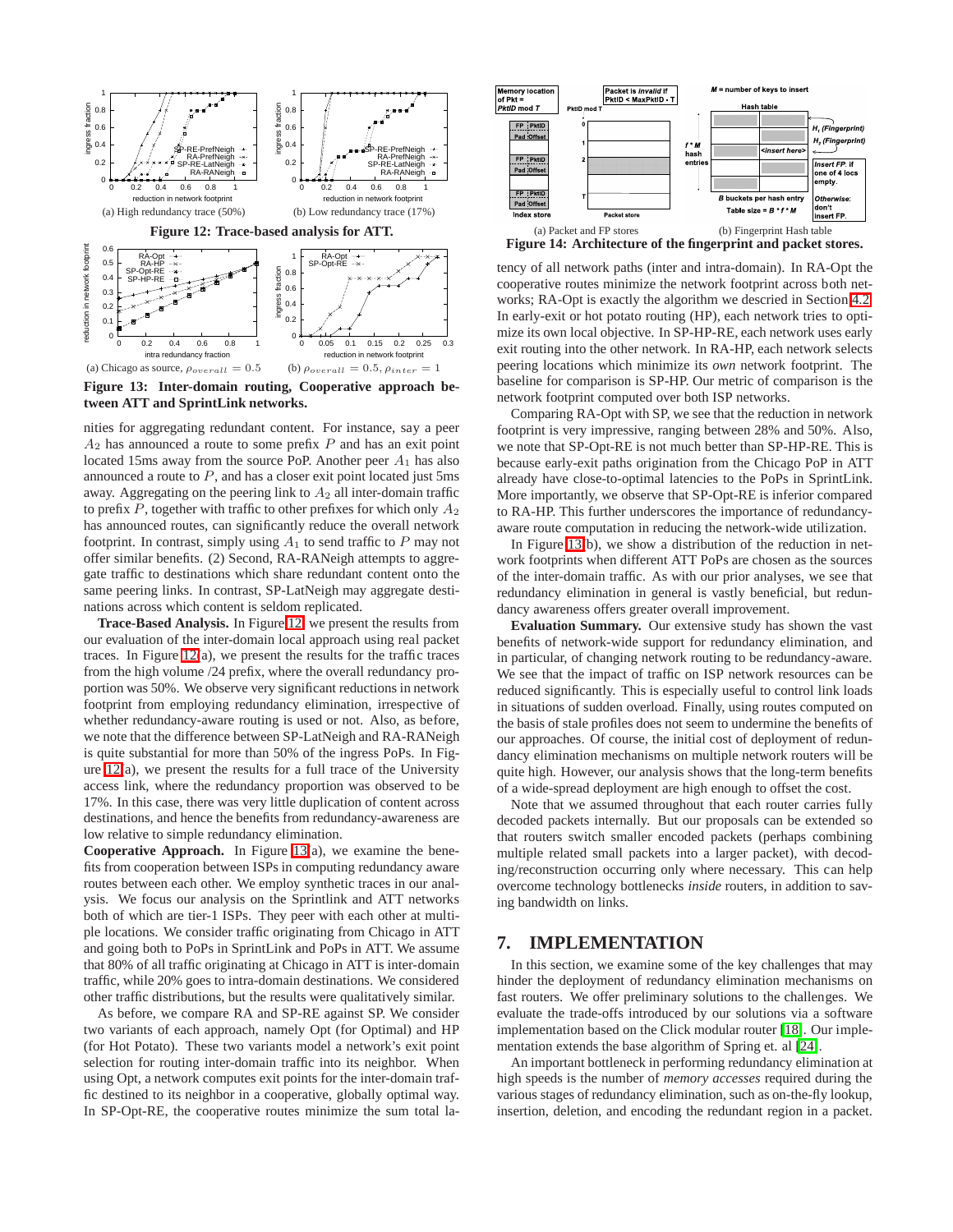A second challenge is controlling the amount of memory required to store the key data structures at routers, namely the fingerprint and the packet stores. Our implementation is focused on developing *memory efficient ways to organize and access the data structures*. These issues have not been considered carefully in prior work.

Another key component is the computation of the hash function to obtain fingerprints for each packet. Rabin finger-prints used in [\[24\]](#page-11-6) are well-suited for high-speed implementation. In particular, because Rabin fingerprint computation relies on use sliding hashes, the fingerprints can be computed in parallel with CRC checks, even as the bytes in a packet arrive into a router.

# **7.1 Packet Store**

The layout of the packet store in our implementation is showed in Figure [14\(](#page-9-3)a). We implement the packet store as a FIFO buffer. In particular, we use a *circular buffer* with a maximum of T fixed-size entries. With FIFO buffering, the oldest packet in the packet store is evicted when there is no room to insert a new packet. We considered using other policies for eviction (such as Least-Recently-Used), but a preliminary study of these policies showed that FIFO offers nearly the same performance (in terms of the amount of redundant content identified), but is simpler to implement (See [\[14\]](#page-11-23) for details).

We use a global variable called "MaxPktID" (4B) to aid packet insertions and deletions. This is incremented before inserting a new packet. The current value of MaxPktID is assigned to a variable *PktID* which becomes a *unique identifier* for the packet. The packet itself is stored at the location  $PktID \% T$  in the store. Thus PktID also indicates the starting memory address of the packet's location.

We take a short digression and describe the fingerprint store to provide context for the rest of the design of the packet store. The fingerprint store holds *meta-data* for representative fingerprints, which includes the fingerprint itself, the unique ID for the packet (i.e., the PktID) referred to by the fingerprint, and the byte offset in the packet where the region represented by the fingerprint starts.

When the packet store is full, we simply overwrite the new packet at the tail of the circular store. We must also ensure that the fingerprints pointing to the evicted old packet are invalidated. Rather than invalidate the associated fingerprints one-by-one (which can require a large number of memory accesses), we can leverage the MaxPktID variable and the PktID stored in the fingerprint meta-data: To see why, note that if  $(PktID < MaxPktID-T)$ , then the packet has been evicted and thus the fingerprint is invalid.

The fingerprints for a new packet are hashed into random locations in the fingerprint store (discussed next).

# **7.2 Fingerprint Store**

The fingerprint store must support fast insertions and efficient lookups when checking for redundant content. To support these properties, we implement the fingerprint store as a hash table.

If we use standard hash table implementations, then we will need the fingerprint table to be very sparse to avoid collisions, and ensure fast inserts and lookups. A quick calculation shows that, at OC48 speeds, if we store 10s worth of packets (i.e., a 3GB packet store), the fingerprint table must be  $> 20$ GB in size. Even at this large size, there is no real guarantee of collision-freeness and hash chaining.

To improve hash table storage efficiency while still ensuring  $O(1)$ lookups and inserts, we use *CuckooHash* [\[10\]](#page-11-24) to design the fingerprint store. The CuckooHash-based design is illustrated in Figure  $14(b)$ . Each hash entry is divided into  $B$  buckets. Each bucket stores a key, which is a fingerprint entry in our case. A set of  $k \leq 2$ independent hash functions are used during insertion of a representative fingerprint into the hash table: If any of the  $k \times B$  locations are found empty, the fingerprint is inserted at the first empty loca-

| NumHashes $\rightarrow$ |         |      | NumHashes $\rightarrow$ |      |       |
|-------------------------|---------|------|-------------------------|------|-------|
|                         |         |      |                         |      |       |
|                         | 5.1%    | 1.5% |                         | 5.0% | 0.06% |
|                         | $2.4\%$ | 8%   |                         | 3.4% | .02%  |
|                         | .5%     | 1.6% |                         | 2.0% |       |

(a)  $B = 1$  (b)  $B = 2$ **Table 1: Fraction of fingerprints that we fail to insert.**

<span id="page-10-0"></span>tion. If no bucket is empty, the fingerprint is simply not inserted (in this case, we consider the insertion to have "failed").

In Table [1,](#page-10-0) we explore the trade-offs between hash table size, the number of buckets  $B$ , and the number of hash functions  $k$ . In particular, we examine the fraction of representative fingerprints that we fail to insert for a real packet trace selected at random. The more fingerprints we fail to insert, the lesser the extent of redundancy we can identify and remove. The hash table size is a factor  $f$  larger than the target number of fingerprints we want to store; Note that the target number is fixed (approximately) for a given packet store size and a given number of representative fingerprints per packet; We fix the number of representative fingerprints at 16 per packet.

From Tables [1\(](#page-10-0)a) and (b), we note that using multiple hash buckets offers better performance irrespective of the number of hash functions used. We see from Table [1\(](#page-10-0)b) that for  $k = 1$  and  $f = 2$ , we fail to insert just 2% of the fingerprints. When  $k = 2$  hash functions are used, the probability of failure is essentially zero for any f. Note, however, that we incur twice as many memory accesses (during lookups) when using two hash functions instead of one.

Our implementation uses a single hash function, two buckets, and  $f = 2$ , as this offers a reasonable middle-ground in terms of the redundancy identified and memory accesses per packet. This design also brings the fingerprint store size to  $\leq$  1.5GB at OC48 speeds.

# **7.3 Encoding**

The approach we use to encode duplicated chunks is the same as Spring et. al [\[24\]](#page-11-6): For each duplicated byte string found, we remove the matched region from the incoming packet and replace it with a "shim layer" containing the matching packet's PktID (4B), 2B each for the starting byte positions of the current and the matching packet, and 2B for the length of the match. When a packet matches multiple fingerprints, we store one shim per match, ensuring that the matching byte regions identified by each shim are non-overlapping.

In summary, memory accesses are incurred by routers during insertion of a packet and its representative fingerprints, and during retrieval of matching packets to perform encoding. Since we use 16 representative fingerprints per packet (by default) and not all packets see matches, the former set of accesses are likely to dominate the per packet memory access overhead. Note that the number of memory accesses grows with the number of finger-prints stored per packet, but so does the amount of redundancy identified.

## **7.4 Benchmarking Results**

We have implemented packet-level redundancy elimination using the aforementioned data structures in the Click modular router [\[18\]](#page-11-9). Our current implementation runs on a 1.8GHz AMD Opteron processor with 8GB of RAM (64-bit Linux version 2.6.9). We configured the packet store to use 400MB of memory. This results in a 200MB fingerprint store when using 16 fingerprints per packet. Hash computation, packet and fingerprint insertion, and encoding are all done serially in our software implementation.

We evaluated the throughput performance of our implementation using real packet traces. To estimate the maximum possible throughput, we read the packet trace from main memory instead of receiving packets over the network (to avoid delays due to interrupt processing). Our implementation achieved a throughput of 1.05Gbps on average across multiple packet traces.